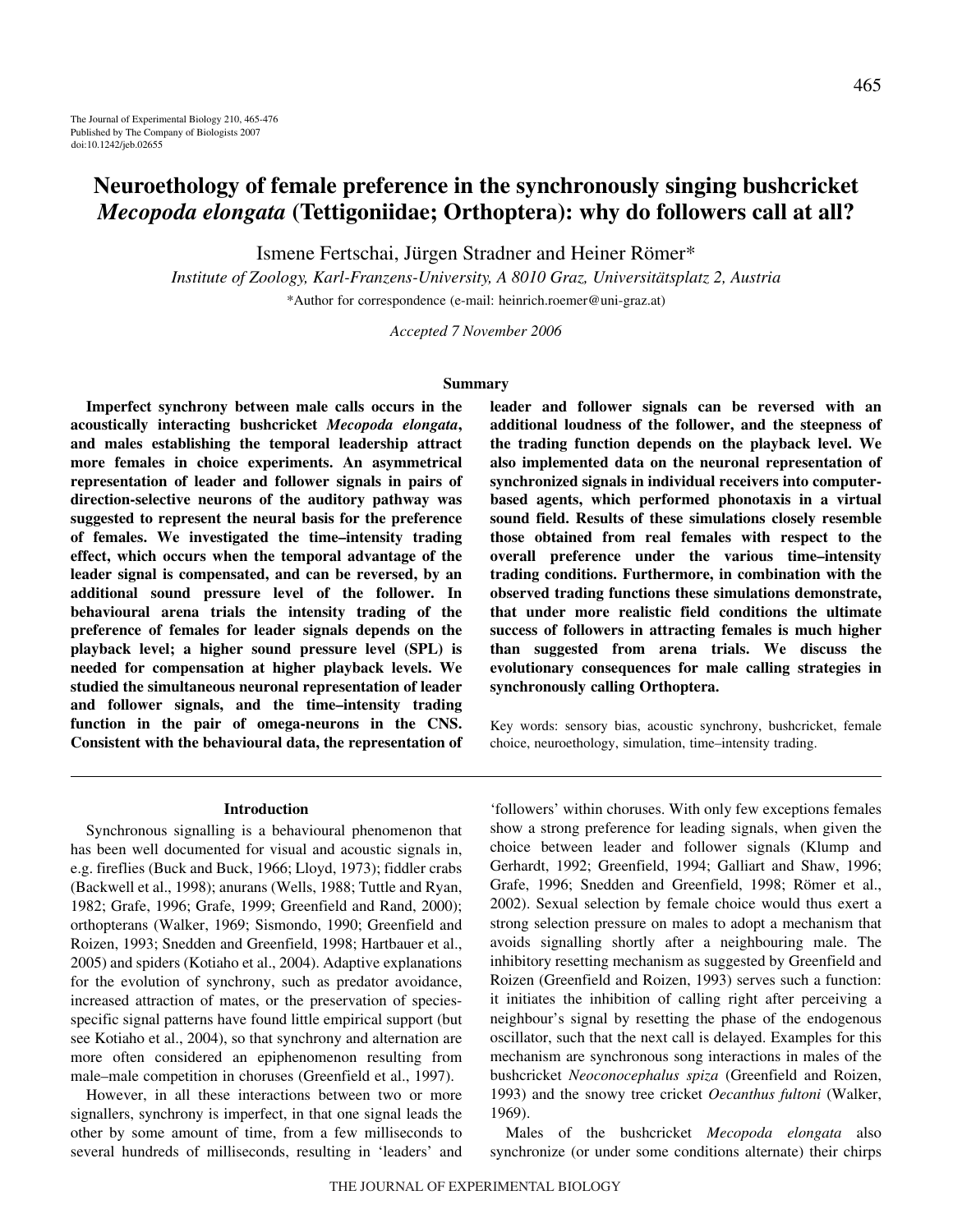with their neighbours in an aggregation (Sismondo, 1990). Using playback experiments and simulations of song oscillator interactions Hartbauer et al. (Hartbauer et al., 2005) investigated the mechanisms that result in synchrony, and in particular the probability for the leader role in synchrony. The phase response curve of the song oscillator in *Mecopoda* is different from other rhythmically calling or flashing insects, in that only the disturbed cycle is influenced in duration by a stimulus. In contrast to *Neoconocephalus* or *Oecanthus*, where leader and follower roles regularly switch with successive song interactions, in *Mecopoda* there are sustained leader- or follower chirps of one male, when the intrinsic chirp periods of two males differ by 150 ms or more. Indeed, a major predictor for the leader role of a male is its intrinsic chirp period, which varies in a population from  $1.6-2.3$  s. Faster singing males establish the leader role more often than males with longer chirp periods.

Ultimately, female response preferences will strongly determine the timing interactions of males in a given species. Surprisingly, however, even in *M. elongata*, with no indication of frequent switching between leader and follower roles, there is also a strong preference by females for leading chirps (Römer et al., 1997). The fact that males with longer endogenous chirp periods do call at all and couple their calls as followers with those of a faster male deserves an explanation. It has been suggested by Römer et al. (Römer et al., 2002) that a sensory bias within the central nervous system of females represents the proximate mechanism of the female preference for leading calls in *Mecopoda*. If a female is equidistant from two males spaced apart in the field, she receives leader and follower chirps from opposite directions, and both leader and follower signals will activate sensory receptors and interneurons of their respective auditory side. A feature of some prominent interneurons in grasshoppers, crickets and bushcrickets is a contralateral inhibition, which gives the leader signal a temporal advantage to suppress the representation of the follower signal on the opposite side more strongly than the follower signal can do *vice versa*. The result is an asymmetrical representation of leader and follower signals within the CNS (Römer et al., 2002), and with a decision rule in the female 'turn to the side more strongly activated' (Schildberger, 1994) the phonotactic approach of the female will be to the leader signal. Römer et al. have also shown that the stronger representation of the leader signal in the discharge of interneurons can be compensated and even reversed by an increase in loudness of the follower signal, depending on the temporal advantage of the leader (Römer et al., 2002). The aim of the present study was to further explore the possibility that a sensory bias is responsible for the female choice of this species, and to demonstrate that under circumstances that are relevant under field conditions, males producing follower signals may indeed be successful in attracting females. This was addressed using neurophysiological and behavioural methods. In addition, we used simulation tools to quantify the success of leader and follower males in attracting females when considering more complex field conditions.

# **Material and methods**

### *Animals*

Experiments were performed on females of the bushcricket *Mecopoda elongata* L. (Orthoptera, Tettigoniidae; Mecopodinae) that were originally collected in the field in Malaysia. The animals were reared in crowded colonies at a temperature of  $27^{\circ}$ C,  $70\%$  relative humidity, on a 12 h:12 h light:dark cycle. They were fed *ad libitum* with fish food, oat flakes and fresh lettuce. The taxonomic relationships within the genus Mecopoda are uncertain, and there are probably several sibling species that could only be distinguished by their song patterns, but not morphologically. In our population males produce songs identical to the songs of 'species S' described (Sismondo, 1990). The male advertisement call consists of chirps  $200-300$  ms in length, each chirp composed of  $10-16$ syllables of increasing amplitude (Hartbauer et al., 2005). The chirp period for each male is highly constant and varies between males from 1.6 to 2.3 s at an ambient temperature of 27°C. Neighbouring males mainly synchronize their calls.

#### *Behaviour*

All behavioural experiments were done in the first 8 h of the dark cycle. The preference of females was tested in phonotactic arena trials. The arena  $(2 \text{ m} \times 2 \text{ m})$  was on the floor of a room with the walls and ceiling covered with acoustic foam, so that echoes at any position of the orienting female were well below 30 dB SPL (sound pressure level) in the frequency range 5–50 kHz, and thus below hearing threshold of the insect. Two speakers (DynAudio D21/2 Skanderborg, Denmark) were positioned 10 cm above the floor at a distance of 160 cm from each other, with the speaker axes intersecting at the release point of the female, 190 cm from each speaker. Females were physically, but not acoustically, isolated as last instar nymphs from males, and were first tested behaviourally 2 weeks after their last moult. For a phonotactic trial a female was placed in a small wooden box  $(10 \text{ cm} \times 10 \text{ cm} \times 15 \text{ cm})$  at the release point and was accustomed to the experimental condition for 10 min without acoustic stimulation. Then the acoustic stimulus was broadcast and the approach of the female was monitored with an infrared-video camera (Eneo: VK-1313/IR12-24, Röderberg, Germany) mounted at a height of 2 m above the centre of the arena. Experiments were carried out in complete darkness; infrared illumination of the arena was established with a headlamp mounted above the arena. A phonotactic trial was considered successful at one of the two speakers, when the female had reached a radius of 30 cm around the speaker. Trials in which females had not left the starting box after 10 min of acoustic stimulation were stopped and the female was tested again the following day. If not otherwise stated, one female was used only once for a behavioural experiment.

Video recordings were digitised with a video card and the phonotactic pathway reconstructed frame by frame using ImageJ software (version 1.32j; http://rsb.info.nih.gov/ij/). The software automatically detected the object (female) against the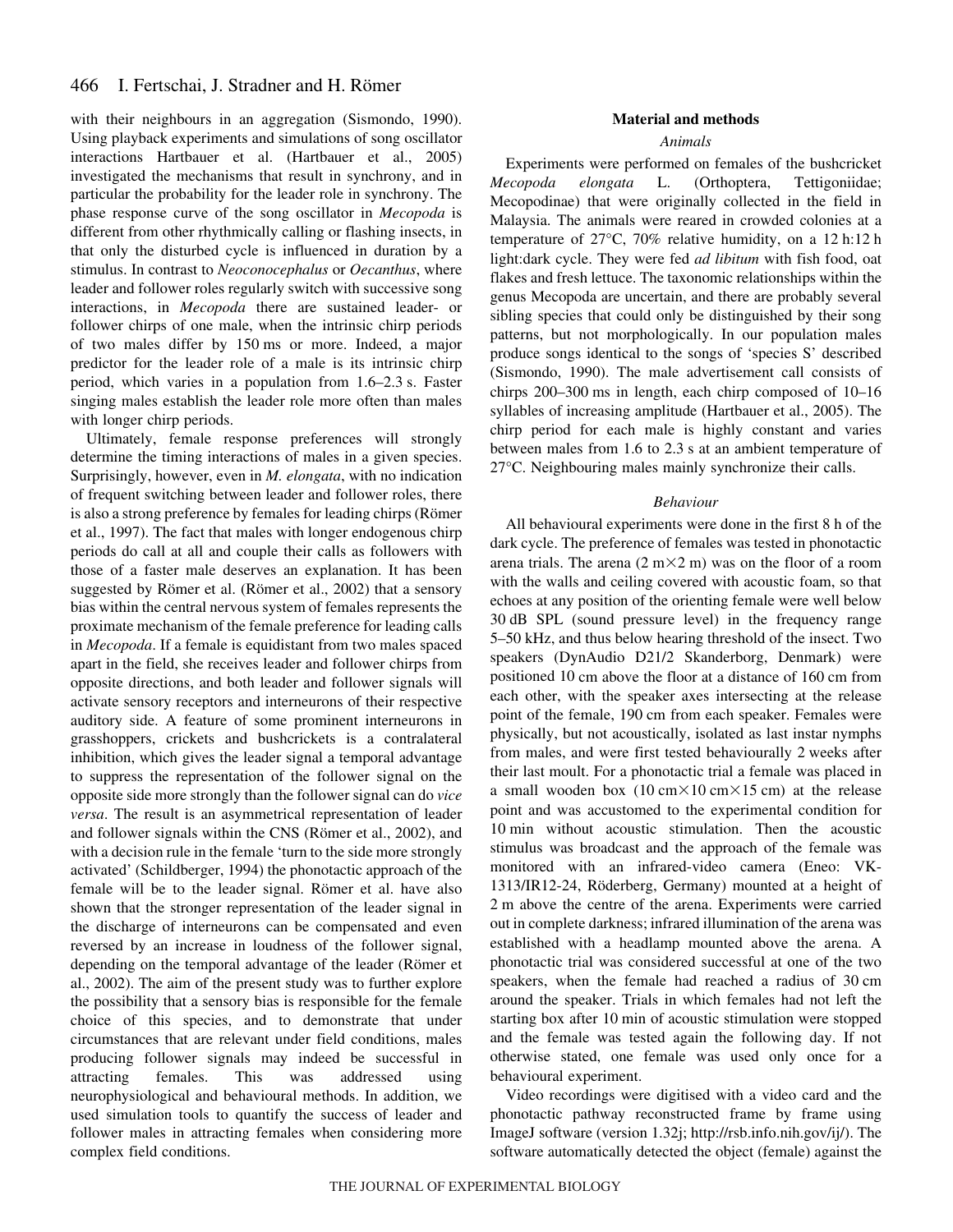background, so that the position of the female (centre of gravity of the object) could be monitored in each frame. From these data, also the time taken to the target and the velocity were calculated.

Playback stimuli were based on a recording of the song of an acoustically isolated male, using a  $\frac{1}{2}$ " microphone (type 2540; Larson & Davis, Provo, UT, USA) and sound level meter (CEL 414). The recording was digitised with a custom-made AD/DA board at a sampling rate of 250 kHz. One representative chirp of duration 250 ms was selected for further playback experiments and imported into Cool Edit software. Using the identical chirp on both channels of the software a basic sound file was produced, where different leader–follower relationships were created by temporally shifting one channel relative to the other. Stimuli were played back in continuous loops from the output channels of the AD/DA hardware, *via* a stereo amplifier (NAD stereo power amplifier 214, Pickering, ON, Canada) and attenuator (KAY Elementrics Corp., Lincoln Park, NY, USA; 837 attenuator) for each channel. The leader or follower role of a speaker was frequently reversed among different trials to control for a possible bias towards one side of the arena. As a further control for such a bias, experiments with the two signals broadcast at the same time (delay  $0 \text{ ms}$ ) and the same SPL were performed. Since eight females chose the right and eight the left speaker, a bias in the arena can be excluded.

Experiments with leader and follower signals were conducted at three different absolute sound pressure levels, namely 57 dB SPL, 62 dB SPL and 72 dB SPL for the leading signal. For time–intensity trading experiments the follower signal was delayed by 140 ms and its intensity was increased, whereas the SPL of the leader signal was kept constant. All sound pressure levels were measured at the releasing point of the female in the arena, using a  $\frac{1}{2}$ " microphone (type 2540; Larson & Davis) and sound level meter (CEL 414), and are given as root mean square (RMS), fast reading (rel.  $20 \mu Pa$ ). Since the chirp consists of 13 syllables of increasing amplitude, and the last, most intense syllable of the chirp is only 30 ms long, we compared, *via* an oscilloscope, the last syllable amplitude with that of a reference 7 kHz pure continuous tone. All SPL values thus refer to the last syllable.

# *Neurophysiology*

Neurophysiological experiments were carried out to quantify the simultaneous representation of the leader and follower stimulus in a prominent pair of interneurons in the afferent auditory pathway, the so-called omega-neurons (Römer, 1985; Molina and Stumpner, 2005). The methods of the preparation and for obtaining extracellular action-potential recordings of the neurons have been described in detail (Römer et al., 2002). In short, the prothoracic ganglion was surgically exposed in a ventral side up preparation, and an extracellular tungsten electrode was placed close to the anterior omega-tract, where the segments of the two bilaterally homologous cells cross the ganglionic midline. Action potentials recorded from the two cells differ in amplitude and shape; usually the somacontralateral cell exhibits the larger AP amplitude with faster rise and fall times, so that a custom-made spike-discrimination algorithm could correctly assign each spike to one of the two cells with a high probability. The preparation was placed in an anechoic chamber, 50 cm equidistant from two speakers (Technics, type EAS-10 TH 400A, Hamburg, Germany) at a position 90° laterally on opposite sides.

Prior to each binaural stimulation experiment the threshold of each omega neuron was determined with unilateral stimulation, using the conspecific chirp as stimulus. This was done to accurately compensate for differences in hearing thresholds on both auditory sides of each preparation, which were in the order of 0–8 dB. Using the threshold of each neuron as a reference, in the binaural stimulation experiment the sound pressure levels were adjusted to between 0 and 30·dB above threshold, respectively. Furthermore, a monaural intensity response function was measured between 0 and 30 dB above threshold. In the time–intensity-trading experiments, the same playback values as in the behavioural experiments, namely 57 dB SPL, 62 dB SPL and 72 dB SPL, were used for the leading signal. The SPL of the follower stimulus was varied relative to the leader stimulus, between  $-10$  and  $+15$  dB, in increments of  $2$  or  $5$  dB. All binaural experiments were performed with time delays of either 0 or 140 ms. A total of 23 animals were examined for neurophysiology.

At the end of each binaural stimulation protocol, which included 72 different stimulus configurations, each repeated 10 times, we repeated the measurement of an ipsilateral intensity response function. If the results of the last measurements deviated by more than 10% from the first one, the whole experiment was discarded. Action potential recordings were stored digitally on a DAT recorder (TEAC; RD-120 width unit) transformed by a sampler, CED power 1401, and evaluated with the Spike2 software (Cambridge Electronics Design, Cambridge, UK).

We considered binaural discharge differences (number of action potentials/chirp) as crucial for phonotactic decisions of females, for the following reasons. (1) The quality of pattern copying appears not to be relevant at all for *Mecopoda*, since unpublished song interaction experiments with males using unmodulated sound pulses of 300 ms duration and white noise as carrier had the same effect as conspecific chirps. The same is true when only the last three syllables of a chirp are being presented. Both types of signal produce a spike pattern in afferent fibres and interneurons, including omega-neurons, rather different to the conspecific chirp. (2) Instantaneous firing rates as a measure of the representation of leader and follower stimuli also turned out not to be useful. Maximum firing rates are elicited with the last, intense syllables, and can be almost identical in the response to leader and follower, although the spike number is not. This is due to the AM pattern of the chirp with syllables increasing in amplitude, and the representation of the softer onset syllable of the follower signal can be suppressed by reciprocal inhibition of the leader signal, without significantly affecting maximal firing rates at the end of the response.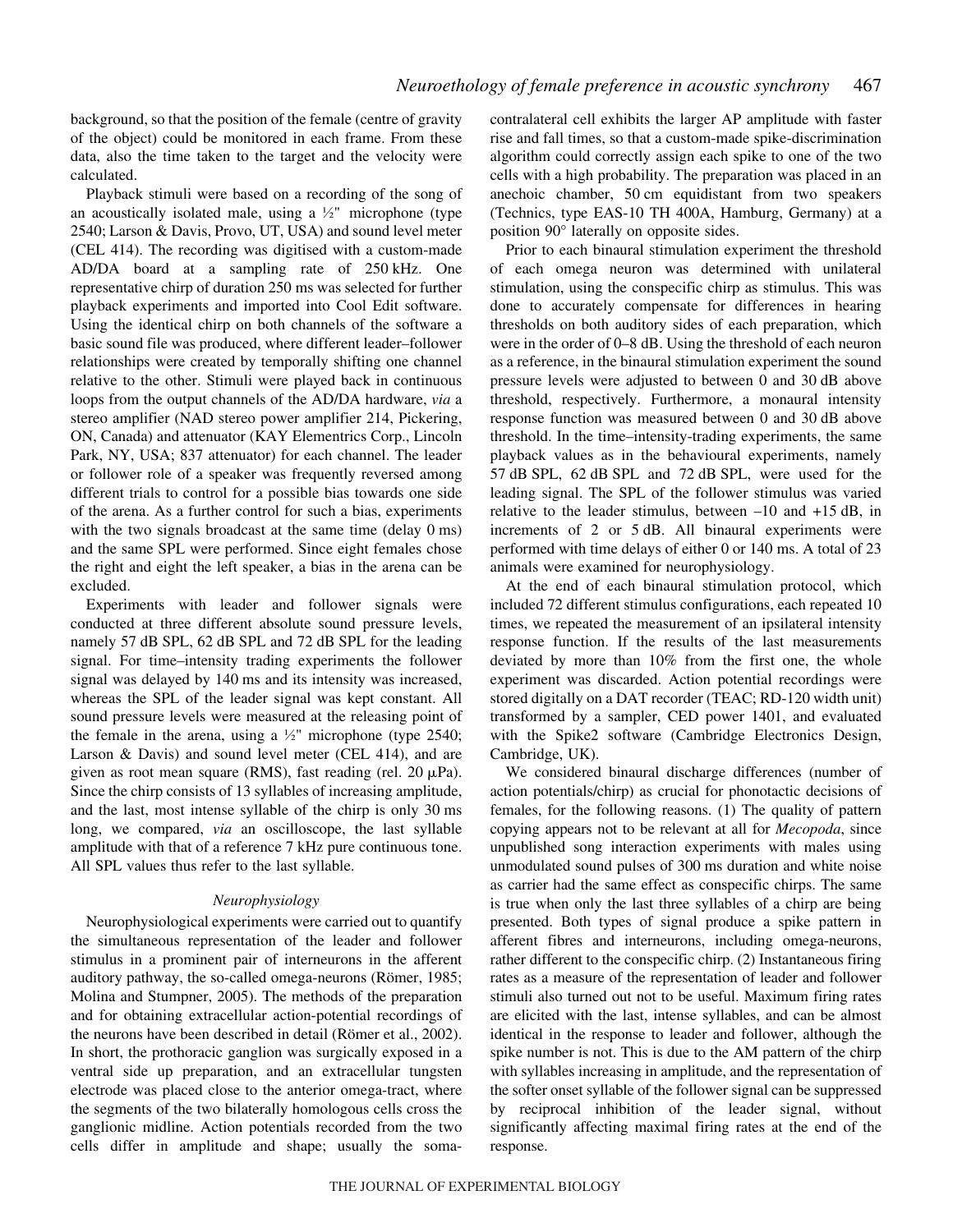Since inter-individual differences in binaural discharge differences as a result of different thresholds, or the degree of excitation and/or inhibition would reduce the ability to compare results between individuals, we standardized the responses. First, the average response of both cells [(response of left + response of right cell)/2] was calculated for four intensity values above threshold  $(5, 10, 15,$  and  $20$  dB), each taken from the monaural intensity characteristic with ipsilateral stimulation (*l* and *f*=responses of left and right cell to monaural stimulation, respectively). For any binaural stimulation the difference of the excitation  $(L-F)$  of both omega cells was calculated relative to this average value according to the following formula:

$$
v = (L - F) / [(l + f) / 2].
$$
 (1)

*v* could take positive values, which refer to a neuronal dominance of the leader signal, or negative values, for a dominance of the follower signal.

### *Simulation*

In addition to behavioural and neurophysiological experiments, we also used simulations of female phonotaxis. The main aim of the simulations was to analyze the differential success of leaders and followers, when the time difference and the amplitudes of their signals are varied as a result of the effects of sound attenuation over distance, and the speed of sound propagation. However, the simulation does not provide direct comparison of trajectories of live females with those of agents, because they do not operate on neuronal results achieved at different stimulation angles, and do not include a changing heading of the agent in the simulated sound field (see below). Despite these limitations, by changing the parameter values in the simulation and making the above comparison we could nevertheless find hints for orientation and decision rules used by females. The simulation was implemented in Matlab (version 6.5.0, Math Works, Inc.). The source code for the Matlab simulation is available at: stradnej@stud.uni-graz.at.

The dimensions of the surface for the two-dimensional simulation area were variable; the area was drawn in a coordinate plane with the point (0/0) representing the centre of the surface. The two positions representing the location of the two singing males, as well as the SPL of their signal, could be chosen by the user. For each location in the coordinate system the SPL of both signals was calculated, using the formula of geometric spreading of sound (6 dB/doubling of distance relationship):

$$
L = L_0 + (-8.6562 \times \ln x), \tag{2}
$$

where *L* is the intensity in dB SPL at the calculated point,  $L_0$ the intensity of the male in  $\text{dB}$  SPL at a distance of 1 m and *x* the distance of the calculated point from the male. In addition, the time delay between the chirps of the two males was calculated for each location in the simulated area. The time delay between the emitted calls of both males was set to either 0 or 140 ms (for correspondence with the neurophysiological and behavioural experiments), and the actual time delay at each location of the arena was calculated for both signals based on the speed of sound propagation of 344 m  $s^{-1}$ .

Thus, each location in the area was defined by the difference of two parameters: the difference in the SPL of leader and follower signal and their time difference. In a first series of simulations, the distance between the two singing males was set to 1.6 m and the time delay of the leader and follower signal was 140 ms. An agent, representing a female in the simulation, started the simulation at a distance of 1.90 m to both males. Importantly, for each simulated agent we implemented the neural data of a different neurophysiological preparation, so that agents moved according to the same rules (see below), but their movement was based on data of different individuals. The movement of an agent was exclusively phonotactical, i.e. by arriving at a given patch within the arena, it responded to the combination of time–intensity differences of the two signals. Differences in the neuronal representation of both signals (as examined in the previous neurophysiological experiments) on each patch in the simulated arena were used by the agent for the following movement. The decision rule was always to move into the direction of the stronger neuronal representation of one signal. The movement was simulated with one step over five patches after perceiving one synchronized chirp. Since males produce a chirp every  $2s$  and a patch has a length of 1 cm, the average speed of the agent was about 2.5 cm  $s^{-1}$ .

After each step, the agent could decide anew to which of the two sources it should orient. Two implemented variables affected the movement of the agent. One was the variable indecision, based on the parameter *v*. Since the agents had an implemented rule 'turn to the side which is stronger stimulated' when reaching a patch in the arena with a certain time–intensity relationship between both signals, a threshold had to be defined when the responses can be considered asymmetrical, i.e. one is significantly superior over the other. Ideally, equal representation of both signals is given with *v*=0.0, and any slight deviation as a result of one more action potential in one cell should cause the agent to move into this direction. However, noise in the sensory system causes some variability in response to the very same stimulus, which leads to a random deviation from *v*=0.0. Thus, in order to eliminate random decisions in the implemented rule of the agents, the variable indecision allowed the setting of the threshold for orientational movements, so that only a deviation, of e.g.  $v > \pm 0.1$ , caused a decision to move into a particular direction. If the neuronal discharges do not deviate by more than this threshold criterion the agent moves randomly into one direction.

When the variable indecision was set to 0.1, the agent interpreted a value of  $v$  between  $-0.1$  and  $+0.1$  as neural equilibrium at the actual patch and, therefore, moved randomly to the left or right with a random angle between ±45°. The agent moved into the direction of the leader, if *v* was higher than +0.1 and otherwise  $(v < -0.1)$  into the direction of the follower. We simulated three types of directional responses, based on those reported for other Orthoptera (Römer and Rheinlaender, 1989): first, a movement with an angle that precisely correlated with the stimulus angle. Second, the angle of movement correlated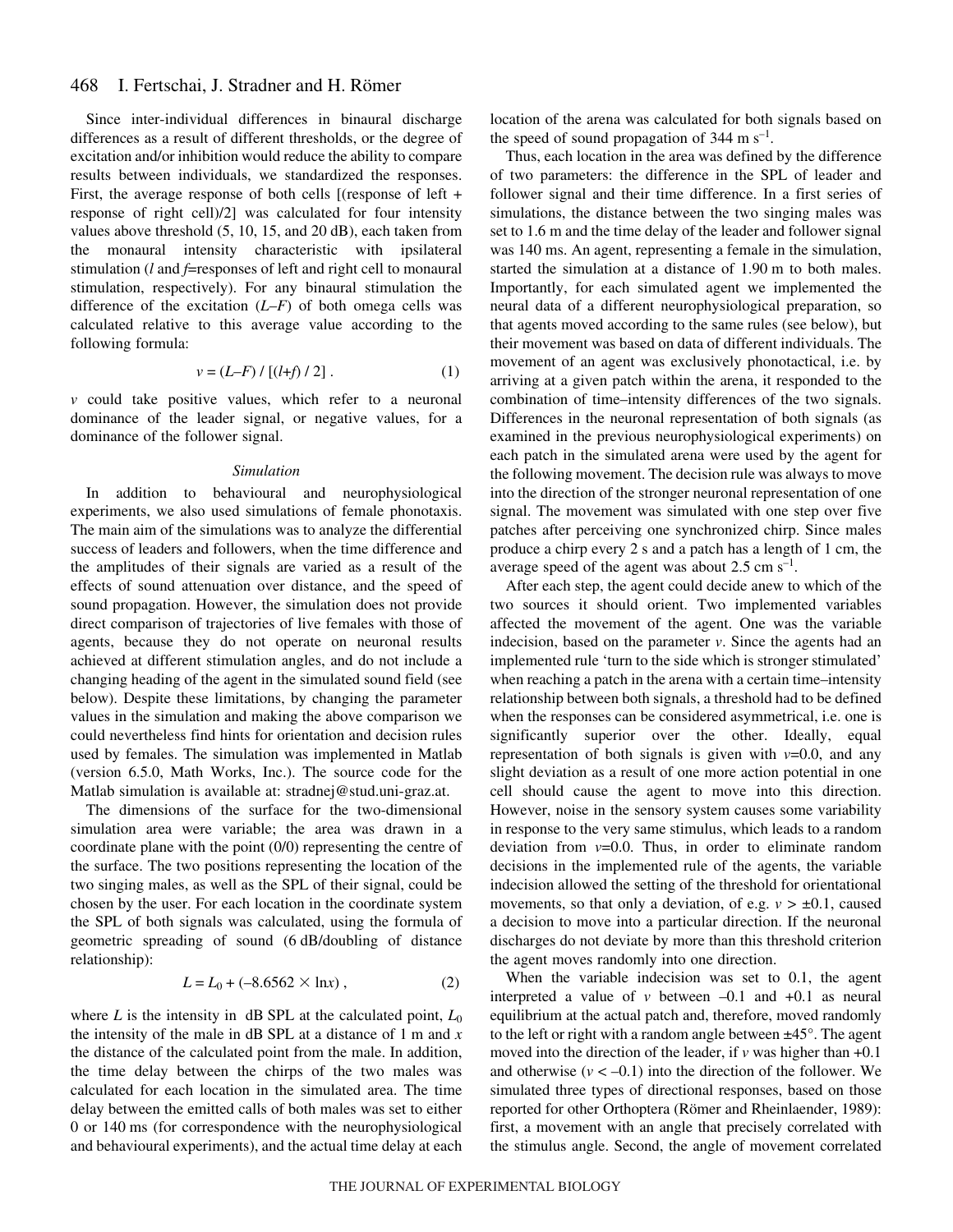to the stimulus angle, but with a variation of  $\pm 20^\circ$  in either direction (Hardt, 1989; Murphey and Zaretzky, 1980), and third a correct lateralization, with a fixed angle of movement between 45° and 90° to the correct side (von Helversen and Rheinlaender, 1988). In the simulation, the degree of directional movement of the agent was based on the variable angle of movement. It was thus possible to simulate a phonotaxis based on a very precise localization, where the stimulus angle=angle of movement, or a rather inaccurate lateralization.

In a second series of simulations, the phonotactic movements of agents were simulated in a larger arena. The values of the parameter for the experiments were taken from previously described tests. Agents started in a semicircular arena with a radius of  $7 \text{ m}$ , at different distances to the centre  $(0, 1.4, 2.8,$ 4.2 and 5.6 m), where two males produced synchronized leader and follower calls at a distance of 10 m from each other. Again, each patch was defined by a time–intensity parameter combination of the two signals according to geometric spreading of sound and the speed of sound propagation. An agent started 100 times from each starting point in response to the same signal combination, and the success of leader and follower in attracting agents was counted as number of agents being attracted to the signal. The decision of the agents to move towards one sound source was again based on the differential representation of the signals in their simulated afferent auditory pathway, as explained above. The neuronal threshold of the two auditory sides in the agents was set to the average value obtained in neurophysiological experiments. Thus, for example on a patch defined by the amplitude of 72 dB SPL those values of the neurophysiological experiments were incorporated into the simulation, which were obtained at 20 dB above threshold. Intermediate values of time–intensity parameter combinations, for which no neurophysiological experiments had been conducted, were interpolated.

#### **Results**

#### *Behaviour*

When given a simultaneous choice between two synchronous chirps of identical amplitude, with one signal leading the other by 140 ms, females exhibit a strong preference for the leader signal. Fig. 1A shows the reconstruction of the phonotactic path of ten females in the arena; nine females moved to the speaker broadcasting the leader signal, one moved to the follower signal. A total of 18 females were tested; of these 15 preferred the leader signal (binomial test: *P*<0.01). There was some variation in the phonotactic approaches between females with respect to the speed and actual path taken. The fastest female took only 27 s for the approach (average time =  $60.83 \pm 31.36$  s,  $\pm$  s.d.). The phonotactic path of some females was almost straight to the speaker with only little meandering, whereas others deviated considerably from a direct path (Fig. 1A).

When the two signals were presented in a strictly alternating fashion, one following the other after 1 s, females randomly chose one of the speakers (Fig. 1B). Of ten females tested, five



Fig. 1. Phonotactic path of ten female *M. elongata* towards two speakers broadcasting either synchronous chirps with a time delay of 140 ms of the follower (A), chirps regularly alternating after 1 s  $(B)$ , or chirps presented in perfect synchrony with no time delay at all (C). Females prefer the leader of two identical chirps (left speaker in A), and approach both alternating signals and those in perfect synchrony with no preference.

chose the left and five the right speaker. Again, there was some variation regarding the speed of approach and the path taken to the target, but females moving to alternating signals took about two to three times longer than those moving to synchronous signals  $(153.4 \pm 102.3 \text{ s}$  compared to  $53.1 \pm 15.6 \text{ s}$ ; paired *t*-test *P*<0.01, *N*=10). The mean speed of females towards alternating signals was  $2.03\pm1.3$  cm s<sup>-1</sup> s.d. compared to the synchronous signal situation with a time delay of 140 ms  $(3.74\pm1.2 \text{ cm s}^{-1})$ ; paired *t*-test, *P*<0.001). The mean distance covered during the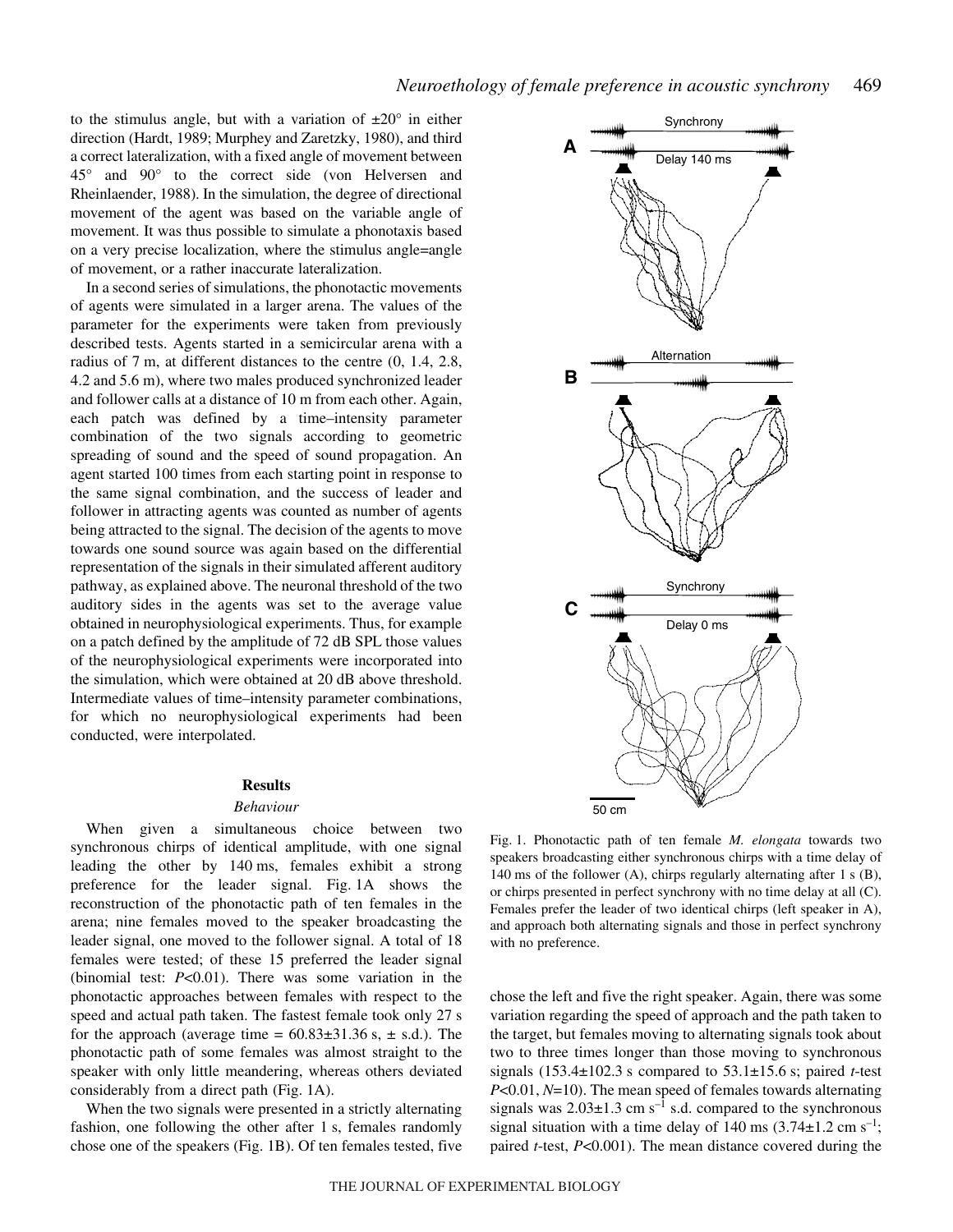approach was  $209±41$  cm s.d. for alternating signals and  $182.7\pm13.1$  cm for synchronous signals, but the difference was not significant (paired *t*-test, *P*=0.073). When females were presented perfectly synchronized signals with no time delay, they randomly preferred one or the other speaker with a pattern of movement almost identical to the one with alternating signals (compare Fig. 1C with 1B).

In a time–intensity trading experiment we tested whether the preference of females for leading chirps can be compensated by an increased loudness of the follower signal (Fig. 2). However, the increase in loudness of the follower signal to compensate for the temporal advantage of the leader depended on the absolute SPL of the leader signal. At an intensity of 57 dB SPL the follower signal was increased by 2 dB, but most females still preferred the leader (binominal test; *P*<0.05; Fig. 2A). A 4 dB advantage of the follower resulted in almost equal choice for the leader and follower signal (nine *versus* seven), whereas with a 6 dB advantage females significantly preferred the follower signal (13 *versus* four). When the same trading experiment was performed at 62 dB SPL (Fig. 2B), even an advantage of 8 dB for the follower was not sufficient to compensate for the temporal advantage of the leader. With a further increase by 2 dB for the follower (total 10 dB louder than leader), the preference now switched to the follower. Finally, at 72 dB SPL, even a 10 dB advantage of the follower was not sufficient to shift female preference to the follower (eight *versus* nine leader/follower choices).

# *Neurophysiology*

The neuronal representation of leader and follower signals was investigated neurophysiologically by simultaneously



Fig. 2. Time–intensity trading of female preference at intensities of 57 dB SPL (A) and 62 dB SPL (B) for the leader signal. The preference for the leader signal is reversed by an additional 6 dB and 10 dB for the follower, respectively, depending on the absolute playback level. *L*, leader; *F*, follower.

recording the responses of the pair of omega-neurons. Whereas the threshold varied considerably between different preparations, there was only little binaural threshold asymmetry observed, as evident in the difference in hearing threshold of the left and right omega-cell, when each was stimulated from their respective ipsilateral side. On average, both cells differed in their threshold by only  $3.2\pm2.4$  dB ( $\pm$ s.d.).

In a series of time–intensity-trading experiments we investigated under which conditions the disadvantage of the follower signal in the neuronal representation could be



Fig. 3. (A) Representation of leader and follower signals in the pair of omega-neurons of one preparation (playback levels 67 dB SPL; time delay 140 ms). (B,C) Results of similar experiments at four different playback levels of 57, 62, 67 and 72 dB SPL, when there is no time delay of both signals (B), and with a time delay of  $140 \text{ ms } (C)$ ; *N*=13. The value of  $v=0$  is a standardized measure for equal representation of both signals, positive values refer to a dominance of the leader, negative values of the follower signal. Note that with a time delay of 140 ms for the follower,  $v$  is shifted to positive values, when the SPL of leader and follower signal is the same. With an increasing intensity advantage of the follower, *v* becomes more negative. The trading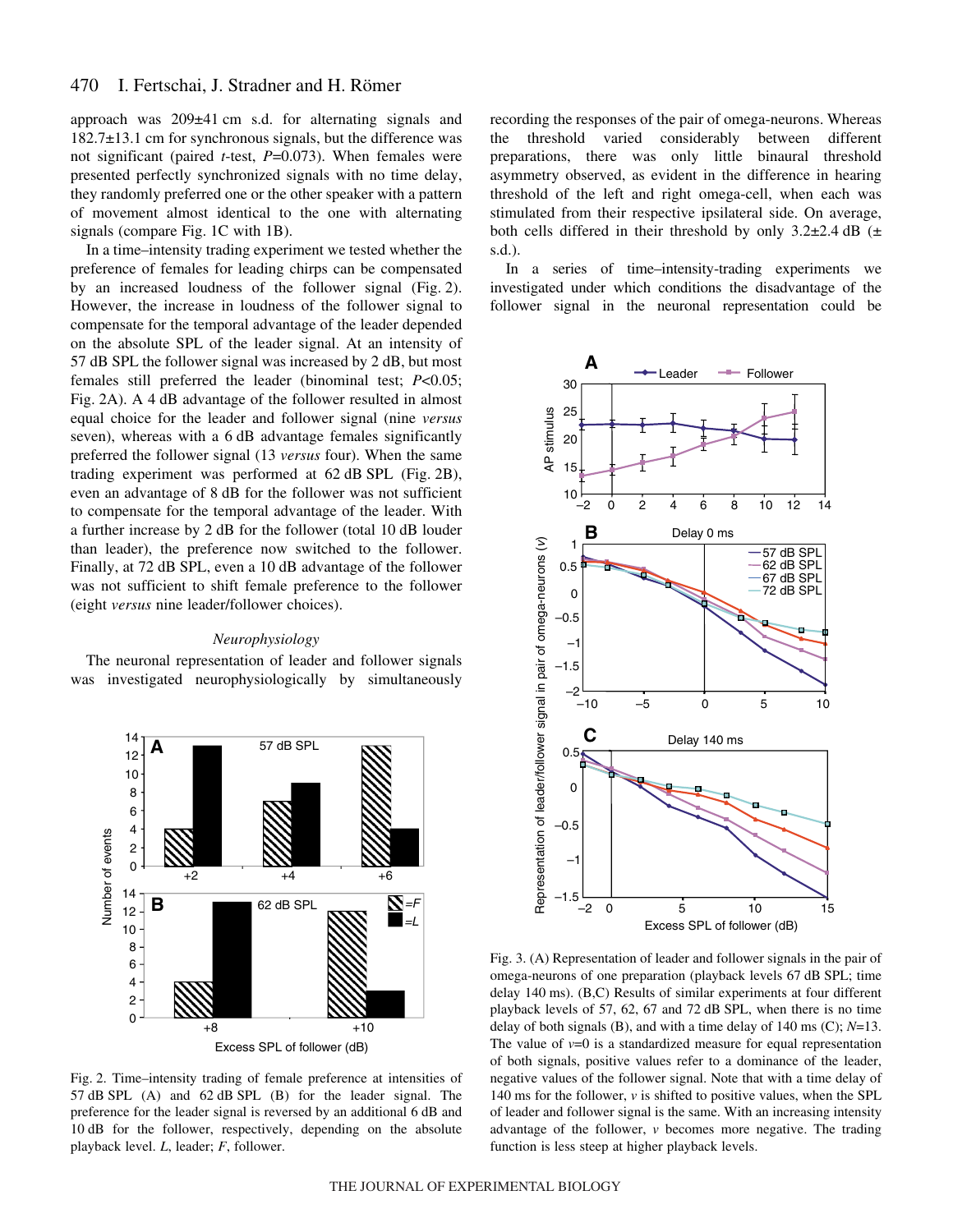compensated. The results of a typical time–intensity-trading experiment are shown in Fig. 3A. With a temporal advantage of 140 ms for the leader signal, its representation in the omega-neuron of the leader side is much stronger compared to the follower, when both signals are broadcast at the same SPL. This asymmetrical representation can be traded by an additional loudness of the follower signal, so that with an excess of 8 dB there is almost equal representation, and another 2 or 4 dB resulted in an asymmetrical representation in favour of the follower. Fig. 3B,C summarize the results obtained at four different intensities of 57, 62, 67 and 72 dB SPL. As a control experiment, the representation of both signals was studied, when there was no time delay between them, and the intensity of one signal was varied by either increasing or decreasing its SPL by up to 15 dB (Fig. 3B). Ideally, when both signals are identical and are presented at the same time and loudness from opposite sides of a symmetrical hearing system, they should result in an identical representation in the respective omega-neurons on both sides, yielding a parameter *v*=0.0. This is indeed the case for SPLs of 10 and 15 dB above threshold, whereas there is a slight deviation from an ideal symmetrical representation for 57 and 72 dB SPL. However, if one signal (here called the 'follower', although there is no time delay) is increased or decreased by only 3 dB, the representation of both signals becomes



Fig. 4. Simulated phonotactic movements of agents towards synchronized signals in a virtual arena, with a time delay of  $140 \text{ ms}$  (A), and with no time delay (B). In both cases, the variable indecision was set to 1.5. If the time delay was  $140 \text{ ms}$  and indecision was set to 0.0 (C), all agents moved to the follower signal, but the phonotactic path was rather straight, which was never observed with real females in the arena (compare with Fig. 1A). By contrast, when indecision was set to 0.45 (D), most agents moved randomly in the virtual arena.

asymmetrical, with the louder signal yielding the stronger response. However, the sensitivity for such changes in intensity differences is greater for absolute SPLs close to the threshold (57 and 62 dB SPL), whereas the steepness of the curves decreases at 67 and 72 dB SPL.

With an additional temporal advantage of 140 ms for the leader signal, *v* is shifted to positive values, i.e. the leader signal is represented more strongly in the respective omeganeuron (Fig.  $3C$ ). The advantage of the leader signal is compensated or even reversed to *v*<0.0 by increasing the SPL of the follower signal. For an equal representation (*v*=0.0) an additional 5 dB was needed at 72 dB SPL, but only 2 dB at 57 dB SPL. In addition, even higher SPLs of the follower signal result in more negative values of *v* with lower SPLs, so that the steepness of the trading function decreases with increasing SPL. This is also evident when comparing values of *v* with a 15·dB advantage of the follower signal, where the asymmetry in the neuronal representation ranges from *v*=–0.5 at 72 dB SPL to  $v=-1.5$  at 57 dB SPL, respectively.

## *Simulation of female preferences*

The simulation results of movements of agents towards synchronized signals in a virtual arena are shown in Fig. 4. When the two synchronized signals are simulated as leader and follower of identical SPL and with a time delay of 140 ms, nine of ten agents moved to the leader, similar to real females in an arena, although the actual phonotactic paths of females had a stronger meandering pattern (Fig. 4A; compare with Fig. 1). By contrast, when the two signals are synchronized with no time delay, agents moved with equal probability to one or the other virtual speaker (Fig. 4B).

The effect of varying the variable *indecision* for the phonotactic path of simulated agents is shown in Fig. 4C,D. Only when the variable is set to values of  $\pm 0.1 - 0.2$  do the agents exhibit movements towards the leader signal similar to real females in the arena (Fig. 4A; compare with Fig. 1). This value corresponds to a deviation of the neuronal discharges by more than 10–20% of the mean. With an indecision of 0.0 all agents move to the leader signal as well, but the phonotactic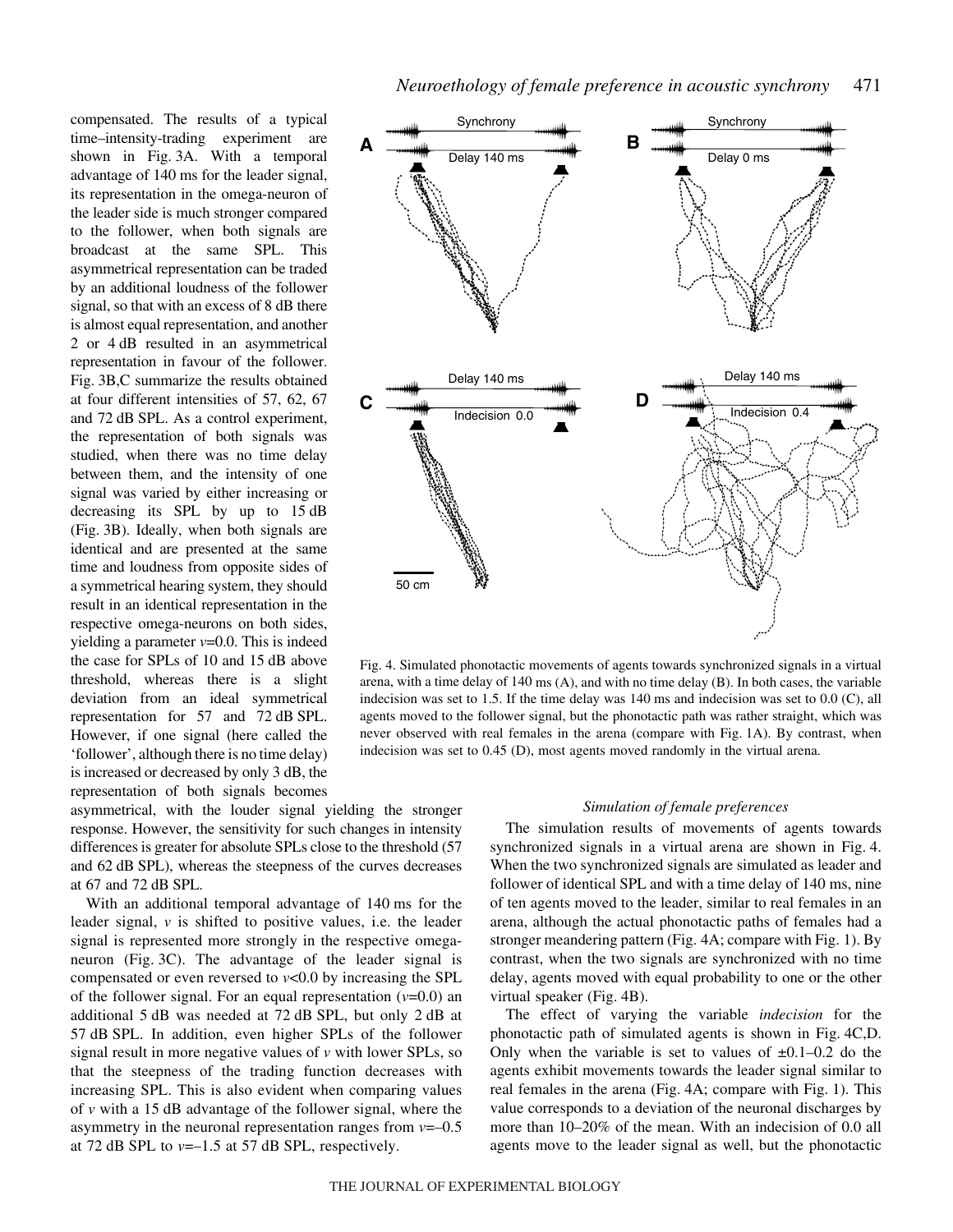| 100 times                        |                  |                    |               |                  |                      |
|----------------------------------|------------------|--------------------|---------------|------------------|----------------------|
| Excess SPL of<br>follower $(dB)$ | Agents to leader | Agents to follower | No preference | Number of agents | % agents to follower |
| 0                                | 3483             | 1487               | 330           | 5300             | 28,1                 |
|                                  | 2112             | 2803               | 385           | 5300             | 52,9                 |
| 8                                | 1588             | 3581               | 131           | 5300             | 67,6                 |
| 10                               | 1355             | 3885               | 60            | 5300             | 73,3                 |

Table 1. Result of a time-intensity-trading simulation with ten different agents in a virtual arena, performing phonotactic movements towards leader and follower signals (delay 140 ms) from a total of 53 different starting positions, each repeated

With an intensity advantage of 5 dB, the follower signal attracted more agents than the leader, and with a 10 dB advantage 73% of all started agents went to the follower. For further explanation see text.

path is unrealistically straight (Fig. 4C). By contrast, if only deviations of more than 30% of the mean cause a directed movement (indecision value  $> \pm 0.30$ ), about 50% of the agents do not orient to either the leader or follower, but rather move into a random direction (Fig. 4D).

The simulation tool was also used to examine the success of leader and follower signals under conditions that include variable distances of agents to leaders and followers, and thus more variable time–intensity relationships. Two males were positioned 10 m apart from each other in the centre of a virtual arena broadcasting leader and follower signals, and the 10 different agents – starting 10 times from 53 different starting positions – simulated phonotactically responding females. Again, each patch was defined by its specific time–intensity relationship of the two sound signals and agents moved towards one or the other source based on their implemented neuronal rules.

When the leader male had a temporal advantage of 140 ms over the follower and the SPL of both signals was the same (85 dB SPL at a distance of  $1 \text{ m}$ ), the leader male attracted more than twice the number of agents than the follower (Table 1; 3483 compared to  $1487$ ). This is due to the fact that the area (the number of patches) where the signal of the leader produces a net neuronal advantage is much larger (about 66%) compared to the area where the follower dominates; the remaining area is assigned to the neutral zone with no clear advantage of either signal. In order to simulate, how an increased intensity of the follower signal affects its success in the attraction of females, the follower intensity was increased in a further simulation with 5, 8 and 10 dB relative to the SPL of the leader signal. As expected, an increase of the intensity of the follower signal gradually increased its success in attracting more and more females (Table 1). Equal success for both signals was recorded when the follower SPL was increased by 5 dB, and with still higher SPL of the follower the advantage was shifted towards the follower.

### **Discussion**

The aim of this study was to examine the underlying neuronal basis for a preference of female bushcrickets *Mecopoda elongata* to male songs*,* which seemingly does not favour follower males. Males that sing in synchrony with another male, but with a delay of 140 ms, are significantly less approached by receptive females in a choice situation. Since the intrinsic chirp period largely determines the leader and follower role for interacting males – those with the shorter period are leaders most of the time (Hartbauer et al., 2005) – the result should be strong selection for faster chirping males.

We have argued previously (Römer et al., 2002; Hartbauer et al., 2005) that various factors in the natural settings of a chorus may nevertheless contribute to a significant ultimate success of followers, despite the preference of females for leaders. The argument was based on the assumption that a time–intensity trading, similar to what was investigated here, also happens in nature. We do not know if male *M. elongata* are able to increase the SPL of their calls depending on the presence of other singing males or the amount of environmental background noise, as has been shown, e.g. for songbirds (Brumm and Todt, 2002). However, various environmental factors can produce considerable variation in the relative SPL of leader and follower signals at the position of a receiving female. Such factors include distance and geometric spreading of sound, excess attenuation, the height and broadcast directivity pattern of the signaller in more or less dense vegetation, and different ambient noise levels at different receiver sites (reviewed by Römer, 1998). Frogs and insects can improve the broadcast range of their signal by choosing calling locations which guarantee best broadcast conditions and less excess attenuation (Wells and Schwartz, 1982; Arak and Eiriksson, 1992; Römer and Lewald, 1992). Thus, a male *M. elongata* could compensate his disadvantage in a synchronous interaction with a leader male by singing from an elevated position within the vegetation, so that the increased loudness of his signal at the position of the listening female would compensate the negative effects of the time delay. It should be pointed out, however, that this option may be associated with other costs, so that there is a trade-off between the advantage of the increased detection range of the signal and the costs of singing at higher, exposed elevations because of exposure to potential predators. As a result, insects may establish positions that are less than ideal for maximal sound transmission (Arak and Eiriksson, 1992).

We have examined the time–intensity trading aspect in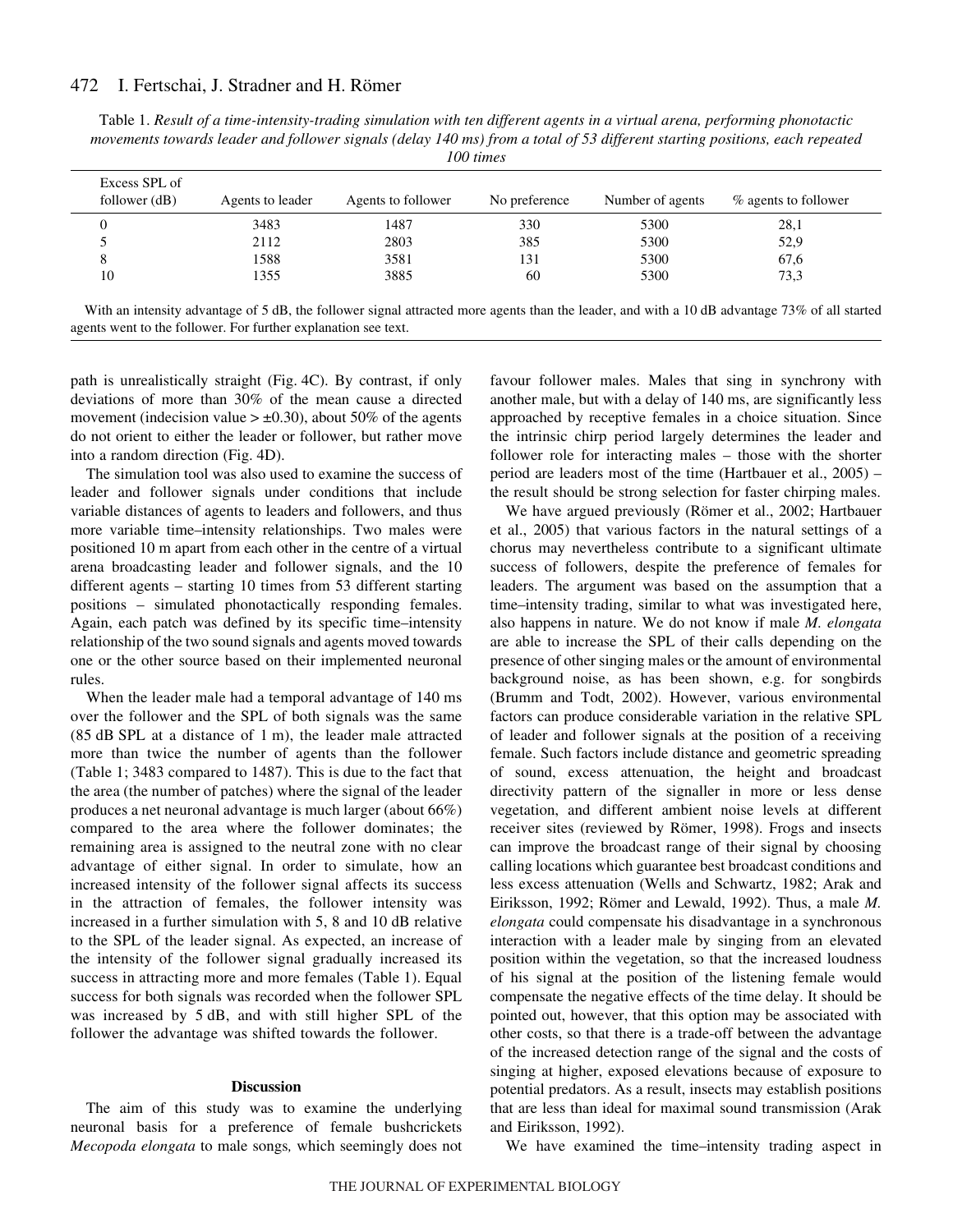synchronous interactions in more detail, both in behaviour and neurophysiology. One important finding was the non-linear dynamics of this trading phenomenon. At lower sound pressure levels of 57 dB SPL an additional 6 dB for the follower signal significantly reversed the preference, whereas 10 dB are necessary for this reversal at 62 dB SPL. However, even a 10 dB advantage was not enough for the leadership compensation at 72 dB SPL. Thus, if a female is further distant from synchronously interacting males, the temporal advantage of a leader can easier be compensated by an increased loudness of the follower than if she is at close range. An interesting conclusion from this finding would be a difference in the fitness outcome of synchronous calling for followers in choruses that vary in density. At higher densities, where the SPL of all members of the chorus at any possible position relative to a female is high, the chance to compensate the leader advantage is low for a follower, because the additional SPL necessary for the follower chirp is higher (Fig. 2 and Table 1). A time–intensity trading has also been reported in synchronously calling frogs (Dyson and Passmore, 1988; Klump and Gerhardt, 1992) and another bushcricket (*N. spiza*) (Snedden and Greenfield, 1998). Consistent with our own observations, in *N. spiza* a higher intensity was necessary for compensation of the leader signal at higher playback levels.

The basic neuroethological concept of the present paper is the assumption, that the proximate mechanism for the preference of females for leading calls is their asymmetry in the representation of both signals in the afferent auditory pathway. Römer et al. suggested that contralateral inhibition, a mechanism that most probably evolved for sound localisation, is responsible for this female preference (Römer et al., 2002) [for an interesting case of a negative sensory bias as a result of inhibition in the auditory system of frogs see Gerhardt and Höbel (Gerhardt and Höbel, 2005)]. When synchronizing males are separated in time and space*,* leader and follower signals will impinge on the female from different directions, and direction-selective neurons such as the pair of omeganeurons receive excitatory inputs from the ipsilateral side but strong inhibition from the contralateral side (reviewed by Pollack, 1998). Here we have confirmed that mutually inhibitory connections between these omega-neurons create strong asymmetries in favour of the leading signal. However, if this proximate interpretation for the female preference is correct, we must assume that the properties of the time–intensity-trading phenomenon, as observed in phonotactic behaviour, is also reflected in the responses of the pairs of omega-neurons. This is indeed the case: the asymmetry in favour of the leader signal is reversed with increased loudness of the follower. More importantly, however, the trading functions exhibit similar non-linear properties as the behaviour, most obvious in the steepness of the trading curves at different playback levels (Fig. 3B,C). One would therefore predict that at higher sound pressure levels of 72 dB SPL the additional intensity required to compensate the advantage of the leader has to be higher than at lower SPLs, which has been found in behaviour (Fig. 2).

At the neuronal level, the non-linear relationship can probably best be explained by the ramp-like nature of the chirp, which increases in amplitude with each successive sound pulse within the chirp. At lower SPLs, only the most intense final pulses elicit a short excitatory response on the ipsilateral side, which, due to the reciprocal nature of connectivity between the two neurons, elicits an inhibition in its contralateral counterpart. This inhibition is short and weak and can be compensated by a relatively small increase in intensity of the follower signal. However, at higher SPL also the initial, low intensity sound pulses in the chirp result in an excitatory ipsilateral response with a duration lasting for the whole chirp, which thus translates into a strong, long lasting inhibition of the mirror-image omega-cell. Therefore, there is more sound pressure needed to compensate for the temporal advantage of the leader.

Another hint for a causal relationship between the discharge of a reciprocal inhibitory network and female preference in *Mecopoda* is the steepness of the behavioural switch from a preference from leader to follower with increasing follower SPL (Fig. 2). For example, at 62 dB SPL, with an 8 dB advantage of the follower signal, females still preferred the leader, at a ratio of  $L: F=13:4$ , but with an additional 2 dB in the follower signal there was a switch in preference to the follower at a ratio of *L*:*F*=3:12. Thus, the underlying neuronal network responsible for the preference appears not to respond in a linear fashion to intensity differences of the two auditory sides, but rather exhibits a critical intensity value, where one side dominates the other significantly. The enhancement of small differences is a characteristic feature of reciprocal inhibitory networks, and in the auditory system of Orthoptera this has been documented in the context of directional hearing, with interneurons receiving excitatory synaptic input from one side, and inhibitory input from the other (for a review, see Pollack, 1998). A second feature of such networks is their asymmetrical discharge with symmetrical stimulation; even when both sides receive the same excitatory input, noise within the system will produce small asymmetries which are again enhanced by reciprocal inhibition, thus favouring a strong response of one side over the other, the leading role switching randomly between both. The behaviour of females in response to synchronous signals with no time delay at all and both of the same SPL, randomly preferring one or the other speaker in the arena (see Fig. 1C), is compatible with the properties of such inhibitory reciprocal networks. The same must be the case at the point of compensation of a temporal advantage of the leader by an increased SPL of the follower.

We must emphasize, however, that the correlation between neuronal and behavioural data is not perfect. For example, at a playback level of 72 dB SPL an additional 10 dB for the follower is necessary to compensate the temporal advantage of the leader in behavioural arena experiments, whereas equal representation of both signals in the pair of omega-neurons occurs when the follower is increased by only 6 dB. Here we have to consider that in the arena, these different SPLs exist only at the starting position, and they change with the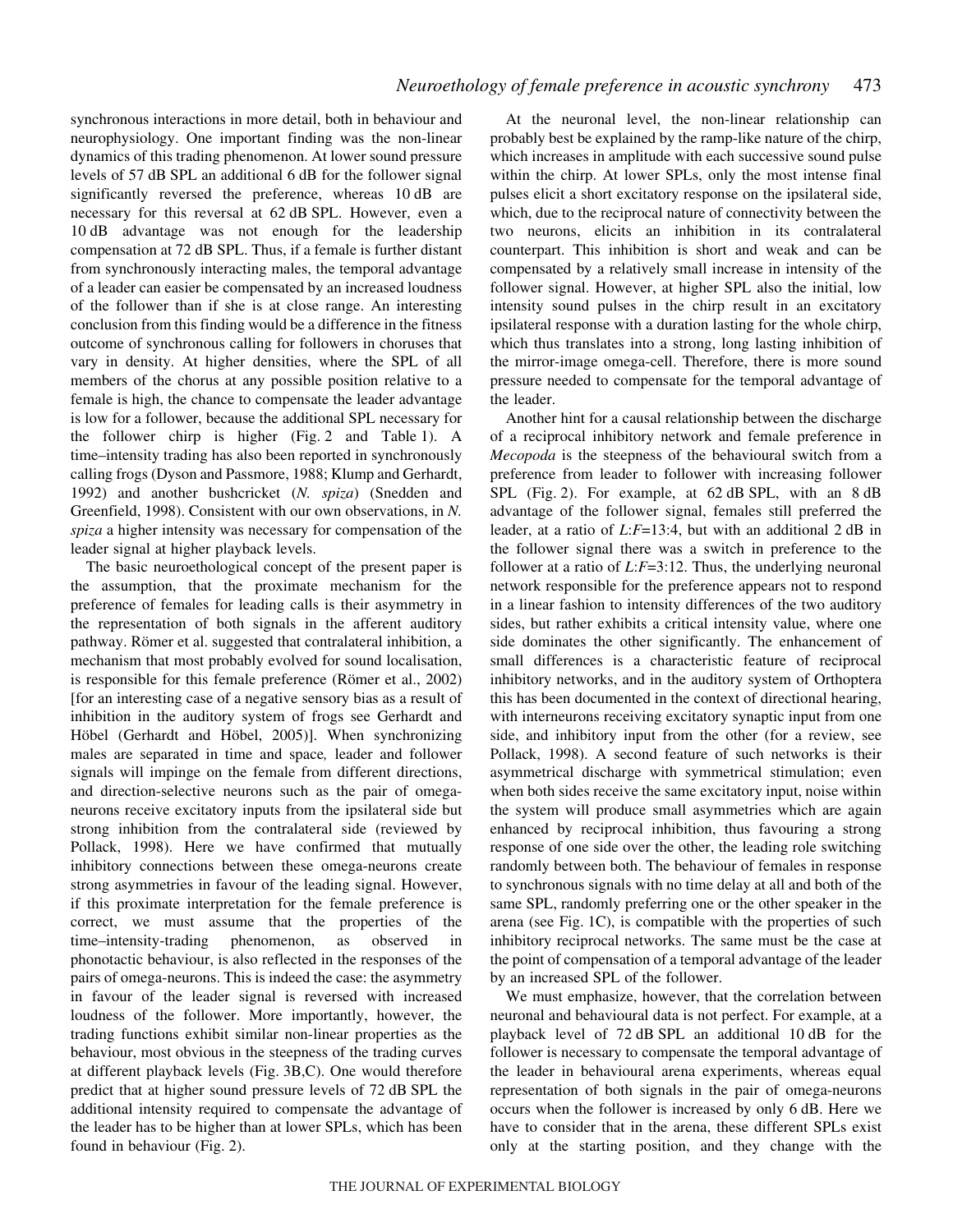phonotactic approach towards one of the speakers, whereas in the neurophysiological experiments the SPLs of the two signals remain constant. For a better correlation it would thus be necessary to perform behavioural experiments on a walking compensator such as the Kramer treatmill, where the distance between female and speakers does not change so that the orienting animal receives a constant SPL despite its movement.

An interesting result was obtained in behavioural experiments when females were subject to a choice towards alternating, rather than synchronized, signals (Fig. 1B). As expected, when both signals were identical and presented in a strictly alternating fashion at an interval of one second, female preference was random. In terms of representation on both signals in the CNS of the females this result makes sense, since there is no advantage of one side over the other due to contralateral inhibition, and each signal is represented equally well on both sides (Römer et al., 2002). However, the time needed for the phonotactic approach was three times longer than the same signals presented in a synchronous fashion. We interpret this result as a response to the ongoing ambivalence of the afferent information in this particular stimulus configuration, because with alternating signals the female receives unambiguous information that the conspecific signal is on one side, and then, changing every second, the same information is on the opposite side. By contrast, the imperfect synchrony produces a dominance in the representation of the leader signal for most of the time, which gives the female consistent information over time that the 'stronger', most effective stimulus is on one side. From an ultimate point of view, the finding that females take three times longer in their phonotactic approach towards alternating compared to synchronized signals strongly supports the view (Dawkins and Guilford, 1996) about the adaptiveness of female choice, if based on a sensory bias. Given that a prolonged approach to males may represent a possible cost of female choice due to increased conspicuousness with ongoing movement, in the presence of potential visually hunting predators, females may indeed benefit from being exploited, even if the preferred leader male does not provide good genes or direct benefits at all.

In addition to examining the preferences of females and relating these to the asymmetry of representation within a receiver, we also used simulation tools, in which neurophysiological results had been incorporated in agents. These simulated agents had implemented rules such as 'move to the side most strongly activated', which appear to be also used in real orthopteran insects when approaching a sound source. Since these agents moved in a virtual acoustic space where each spot was characterized by a defined sound field of leader/follower loudness and time relationships, we were able to compare such simulated choice with real female behaviour. A related methodological approach has been taken (Webb, 1995; Webb and Scutt, 2000) by implementing a simple hypothesis regarding localization and recognition of acoustic signals in crickets into a small network of four neurons, and testing it on a robot base. The robots 'behaved' like crickets, and both recognition and localization was robust under a

variety of conditions. Our approach was somewhat different, since we implemented the results of neurophysiological experiments, rather than a model circuit, into the agents. This approach turned out to be a valid tool for several reasons. First, the high correlation between the preference of real females and that of agents moving towards virtual males is a further hint for the correctness of the underlying hypothesis, that the asymmetrical representation of leader and follower signals is the internal cue of the CNS guiding females to their target. It is important to note that each individual result of a neurophysiological preparation was implemented into an agent separately, and because there was some variation in the responses of the pair of omega-neurons (Fig. 5), each agent varied, to some extent, when presented to a leader/follower sound field. This variation can be seen for example in the result that one out of ten agents still moved to the follower when both signals were presented with equal SPL (Fig. 4A). This is despite the fact that under these conditions, on average, there is significant positive value of *v* (i.e. a representation in favour of the leader signal). Interestingly, a similar kind of variation was also found in the behaviour of females: under the same conditions as mentioned above, three out of 18 females moved to the follower, although on average there was a significant preference for the leader (Fig.  $1A$ ). It is tempting to speculate that in both the behaviour and simulation the underlying proximate mechanism for the variation is the same, by assuming that in some females deviations from auditory symmetry cause such deviations in behaviour. An ongoing study with a comparison of individual female behaviour, the neural representation of synchronous signals in the same individual, and the implementation of such results into agents will better be able to draw such conclusions.

The simulation tool is particularly useful when it comes to the question of why followers should call at all, if their call is less attractive for females, or why they do not adopt a strategy that improves their call timing, as in *N. spiza* (Greenfield and Roizen, 1993). It is surprising to see individual males fixed in



Fig. 5. Representation of leader and follower signals in the pair of omega-neurons of ten different individuals (coloured lines; playback levels of 67 dB SPL, time delay 140 ms). Note that although the representation in each individual follows the mean trend (black thick line) there is considerable variation in the degree of neuronal asymmetry at any point in the trading function.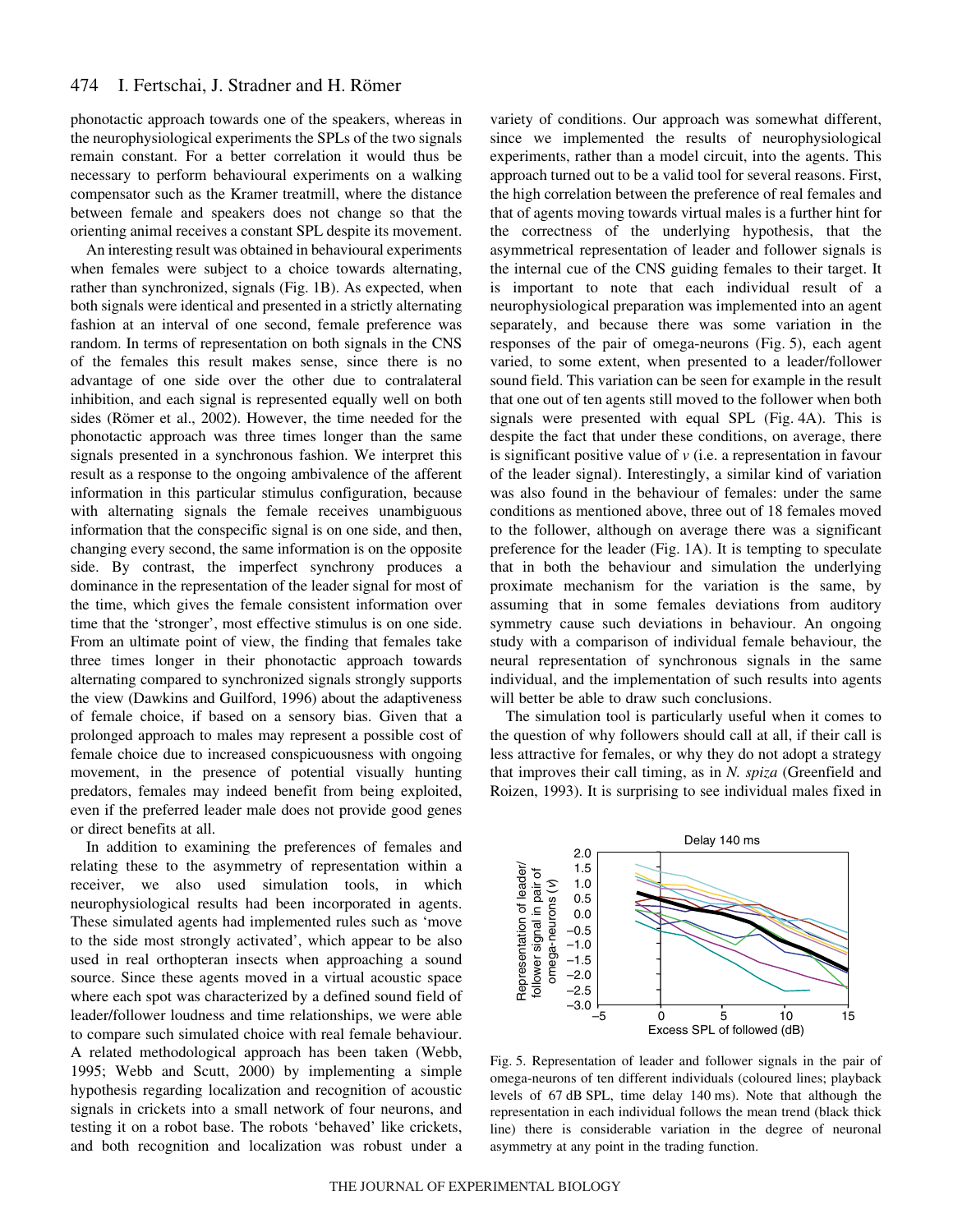their calling strategies as followers throughout their lifetime, as a result of their individual endogenous slower call rate, if they are confronted with a faster chirping male. Moreover, over the lifetime of a male the call rate decreases, and thus the likelihood of being the follower in an interaction increases (Kratzer, 2000). So far no active mechanisms are known that would enable followers to compensate their disadvantage relative to leaders. We have argued that part of the answer to this question is the ecological setting under which synchronous calling and hearing by females takes place. If we assume females being randomly spaced in a population of calling males, there exist numerous time–intensity relationships of competing signals that could lead a female to a particular signal. It is almost impossible to incorporate all these signal conditions in either behavioural and/or neurophysiological experiments, in order to find out which of the signals would be favoured by female choice. In contrast, once the virtual sound field has been calculated, many agents can be placed at any position within this sound field and results about differential attraction can be obtained within a short time. One such simulation, although in a simplified situation with only two males calling, revealed that the success of the follower in attracting females was about 30%. This contrasts with the result of the arena experiment with a success of only 10% for the follower. The difference is due to the fact that in the simulated field situation female agents are regularly spaced in the virtual arena, so that different distances of agents to the leader and follower experience much higher signal amplitude from the follower compared to the leader, thus resulting in a trading of the temporal advantage. Although it is true that, on average, females in a population will be as likely to be closer to leaders and followers when they start phonotaxis, from the viewpoint of the success of followers, only those cases are important when females are closer to their position, because followers will loose anyway, even when females are equidistant to both leaders and followers. If we further consider that a constant temporal advantage of 140 ms for one male is the exception rather than the rule in signal interactions between males (Hartbauer et al., 2005), the representation of the follower signal in receivers, and thus the attraction rate, would be even higher.

For a better understanding of a chorus situation in the field it would certainly be valuable to know the actual spacing of males, and whether males change their positions relative to each other over the singing period of one night. For a closely related synchronizing species of *Mecopoda* from India with about four times the singing rate as in *M. elongata,* field data indicate intermale distances of about  $5-10$  m (V. Nityananda and R. Balakrishnan, personal communication), and little male movement. Future simulations will include more natural and complex parameter settings, in particular the interaction of more than two males, as it normally happens in an insect chorus. But preliminary behavioural and simulation results would suggest that call timing within larger groups of males would be principally similar to that described by Hartbauer et al. (Hartbauer et al., 2005) and in the present paper, and thus does not require other explanations.

This project was supported by the Austrian Science Foundation (FWF), project P17540-B06 to H.R.

#### **References**

- **Arak, A. and Eiriksson, T.** (1992). Choice of singing sites by male bushcrickets (*Tettigonia viridissima*) in relation to signal propagation. *Behav. Ecol. Sociobiol.* **30**, 365-372.
- **Backwell, P., Jennions, M., Passmore, N. and Christy, J.** (1998). Synchronized courtship in fiddler crabs. *Nature* **391**, 31-32.
- **Brumm, H. and Todt, D.** (2002). Noise-dependent song amplitude regulation in a territorial songbird. *Anim. Behav.* **63**, 891-897.
- **Buck, J. and Buck, E.** (1966). Biology of synchronous flashing of fireflies. *Nature* **211**, 562-564.
- **Dawkins, M. S. and Guilford, T.** (1996). Sensory bias and the adaptiveness of female choice. *Am. Nat.* **148**, 937-942.
- **Dyson, M. L. and Passmore, N. I.** (1988). Two-choice phonotaxis in *Hyperolius marmoratus* (Anura: Hyperolidae): the effect of temporal variation in presented stimuli. *Anim. Behav*. **36**, 648-652.
- **Galliart, P. L. and Shaw, K. C.** (1996). The effect of variation in parameters of the male calling song of the katydid, *Amblycorypha parvipennis* (Orthoptera: Tettigoniidae), on female phonotaxis and phonoresponse. *J. Insect Behav*. **9**, 841-855.
- **Gerhardt, H. C. and Höbel, G.** (2005). Mid-frequency suppression in the green tree frog (*Hyla cinerea*): mechanisms and implications for the evolution of acoustic communication. *J. Comp. Physiol. A* **191**, 707-714.
- **Grafe, T. U.** (1996). The function of call alternation in the African reed frog (*Hyperolius marmoratus*): precise call timing prevents auditory masking. *Behav. Ecol. Sociobiol*. **38**, 149-158.
- **Grafe, T. U.** (1999). A function of synchronous chorusing and a novel female preference shift in an anuran. *Proc. R. Soc. Lond. B Biol. Sci.* **266**, 2331- 2336.
- **Greenfield, M. D.** (1994). Synchronous and alternating choruses in insects and anurans: common mechanisms and diverse functions. *Annu. Rev. Ecol. Syst*. **25**, 97-126.
- **Greenfield, M. D. and Rand, S.** (2000). Frogs have rules: selective attention algorithms regulate chorusing in *Physalaemus pustulosus* (Leptodactylidae). *Ethology* **106**, 331-347.
- **Greenfield, M. D. and Roizen, I.** (1993). Katydid synchronous chorusing is an evolutionary stable outcome of female choice. *Nature* **364**, 618-620.
- **Greenfield, M. D., Tourtellot, M. K. and Snedden, W. A.** (1997). Precedence effects and the evolution of chorusing. *Proc. R. Soc. Lond. B Biol. Sci*. **264**, 1355-1361.
- **Hardt, M.** (1989). Zur Phonotaxis von Laubheuschrecken: Eine vergleichende verhaltensphysiologische und neurophysiologisch-anatomische Untersuchung. PhD thesis, Ruhr-University Bochum, Germany.
- **Hartbauer, M., Kratzer, S., Steiner, K. and Römer, H.** (2005). Mechanisms for synchrony and alternation in song interactions of the bushcricket *Mecopoda elongata* (Tettigoniidae; Orthoptera). *J. Comp. Physiol. A* **191**, 175-188.
- **Klump, G. M. and Gerhardt, H. C.** (1992). Mechanisms and function of calltiming in male-male interactions in frogs. In *Playback and Studies of Animal Communication* (ed. P. K. McGregor), pp. 153-174. New York: Plenum Press.
- **Kotiaho, J. S., Alatalo, R. V., Mappes, J. and Parri, S.** (2004). Adaptive significance of synchronous chorusing in an acoustically signalling wolf spider. *Proc. R. Soc. Lond. B Biol. Sci.* **271**, 1847-1850.
- **Kratzer, S.** (2000). Verhaltensuntersuchungen zu Gesangsinteraktionen bei der Laubheuschrecke *Mecopoda elongata* (Orthoptera: Tettigoniidae). Diploma thesis, Karl-Franzens-University, Graz, Austria.
- **Lloyd, J. E.** (1973). Model for the mating protocol of synchronously flashing fireflies. *Nature* **245**, 268-270.
- **Molina, J. and Stumpner, A.** (2005). Effects of pharmacological treatment and photoinactivation on the directional responses of an insect neuron. *J. Exp. Zool. A* **303**, 1085-1103.
- **Murphey, R. M. and Zaretzky, D.** (1980). Orientation to calling song by female crickets, *Scapsipedus marginatus* (Gryllidae). *J. Exp. Biol.* **56**, 335- 352.
- **Pollack, G. S.** (1998). Neural processing of acoustic signals. In *Comparative Hearing: Insects* (ed. R. R. Hoy, A. N. Popper and R. R. Fay), pp. 139-196. New York, Berlin, Heidelberg: Springer.
- **Römer, H.** (1985). Anatomical representation of frequency and intensity in the auditory system of orthoptera. In *Acoustic and Vibrational*